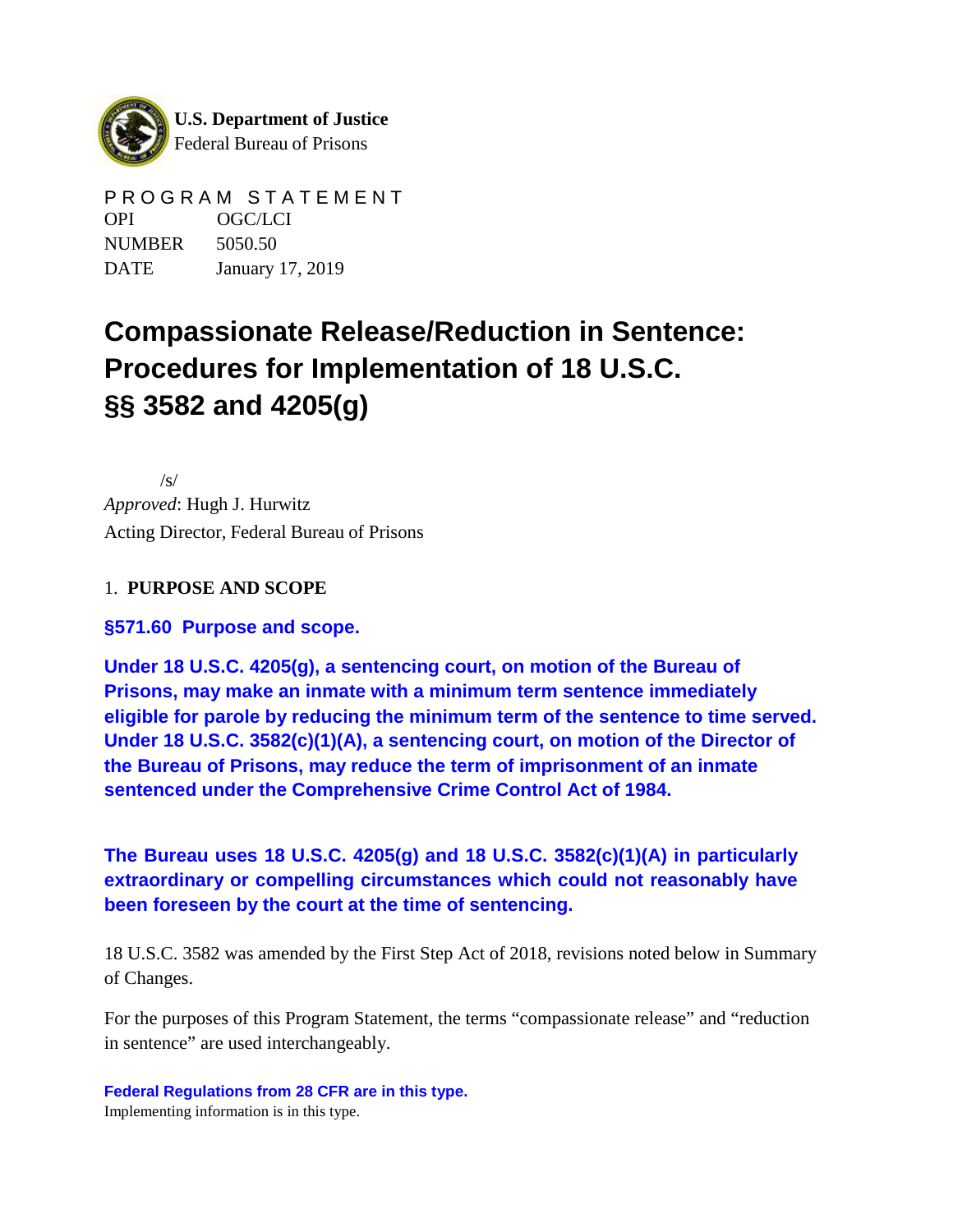In deciding whether to file a motion under either 18 U.S.C. 4205(g) or 18 U.S.C. 3582, the Bureau of Prisons (BOP) should consider whether the inmate's release would pose a danger to the safety of any other person or the community.

Under 18 USC 3582 (d)(2)(3), the Bureau ensures that all facilities regularly and visibly post, including in prisoner handbooks, staff training materials, and facility law libraries and medical and hospice facilities, and make available to prisoners upon demand, notice of—

(i) a defendant's ability to request a sentence reduction pursuant to subsection  $(c)(1)(A);$ 

(ii) the procedures and timelines for initiating and resolving requests described in clause (i); and

(iii) the right to appeal a denial of a request described in clause (i) after all administrative rights to appeal within the Bureau of Prisons have been exhausted.

#### **§572.40 Compassionate release under 18 U.S.C. 4205(g).**

**18 U.S.C. 4205(g) was repealed effective November 1, 1987, but remains the controlling law for inmates whose offenses occurred prior to that date. For inmates whose offenses occurred on or after November 1, 1987, the applicable statute is 18 U.S.C. 3582(c)(1)(A). Procedures for compassionate release of an inmate under either provision are contained in 28 CFR part 571, subpart G.**

a. **Program Objectives.** The expected results of this program are:

- A motion for a modification of a sentence will be made to the sentencing court only in particularly extraordinary or compelling circumstancesthat could not reasonably have been foreseen by the court at the time of sentencing.
- The public will be protected from undue risk by careful review of each compassionate release request.
- Compassionate release motions will be filed with the sentencing judge in accordance with the statutory requirements of 18 U.S.C. 3582 or 4205(g).

#### b. **Summary of Changes**

#### *Policy Rescinded*

P 5050.49 CN-1 Compassionate Release/Reduction in Sentence: Procedures for Implementation of 18 U.S.C. §§ 3582(c)(1)(A) and 4205(g)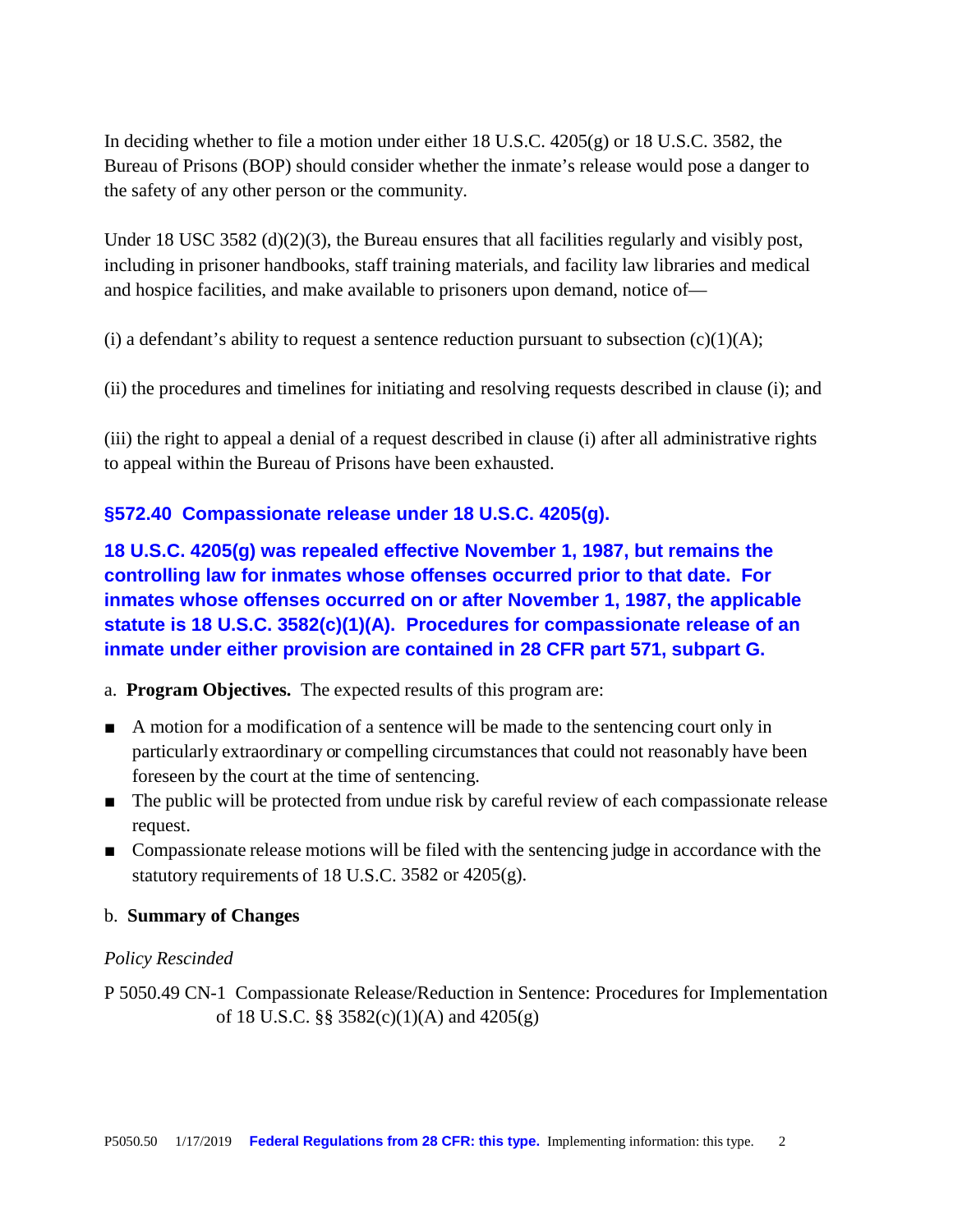The following have been added to this version of the Program Statement:

- Requirements of section 603(b) of the First Step Act, codified at 18 USC  $\S$  3582:
	- $\triangleright$  Requiring inmates be informed of reduction in sentence availability and process;
	- $\triangleright$  Modifying definition of "terminally ill;"
	- $\triangleright$  Requiring notice and assistance for terminally ill offenders;
	- $\triangleright$  Requiring requests from terminally ill offenders to be processed within 14 days;
	- $\triangleright$  Requiring notice and assistance for debilitated offenders; and
	- $\triangleright$  Specifying inmates may file directly to court after exhaustion of administrative remedies, or 30 days from receipt of a request by the Warden's Office.

# 2. **INITIATION OF REQUEST – EXTRAORDINARY OR COMPELLING CIRCUMSTANCES**

**§ 571.61 Initiation of request – extraordinary or compelling circumstances.** 

**a. A request for a motion under 18 U.S.C. 4205(g) or 3582(c)(1)(A) shall be submitted to the Warden. Ordinarily, the request shall be in writing, and submitted by the inmate. An inmate may initiate a request for consideration under 18 U.S.C. 4205(g) or 3582(c)(1)(A) only when there are particularly extraordinary or compelling circumstances which could not reasonably have been foreseen by the court at the time of sentencing. The inmate's request shall at a minimum contain the following information:**

**(1) The extraordinary or compelling circumstances that the inmate believes warrant consideration.**

**(2) Proposed release plans, including where the inmate will reside, how the inmate will support himself/herself, and, if the basis for the request involves the inmate's health, information on where the inmate will receive medical treatment, and how the inmate will pay for such treatment.**

**b. The Bureau of Prisons processes a request made by another person on behalf of an inmate in the same manner as an inmate's request. Staff shall refer a request received at the Central Office to the Warden of the institution where the inmate is confined.**

A request for a RIS is considered "submitted" for the purposes of 18 USC  $\S 3582$  (c)(1), when received by the Warden in accordance with this section.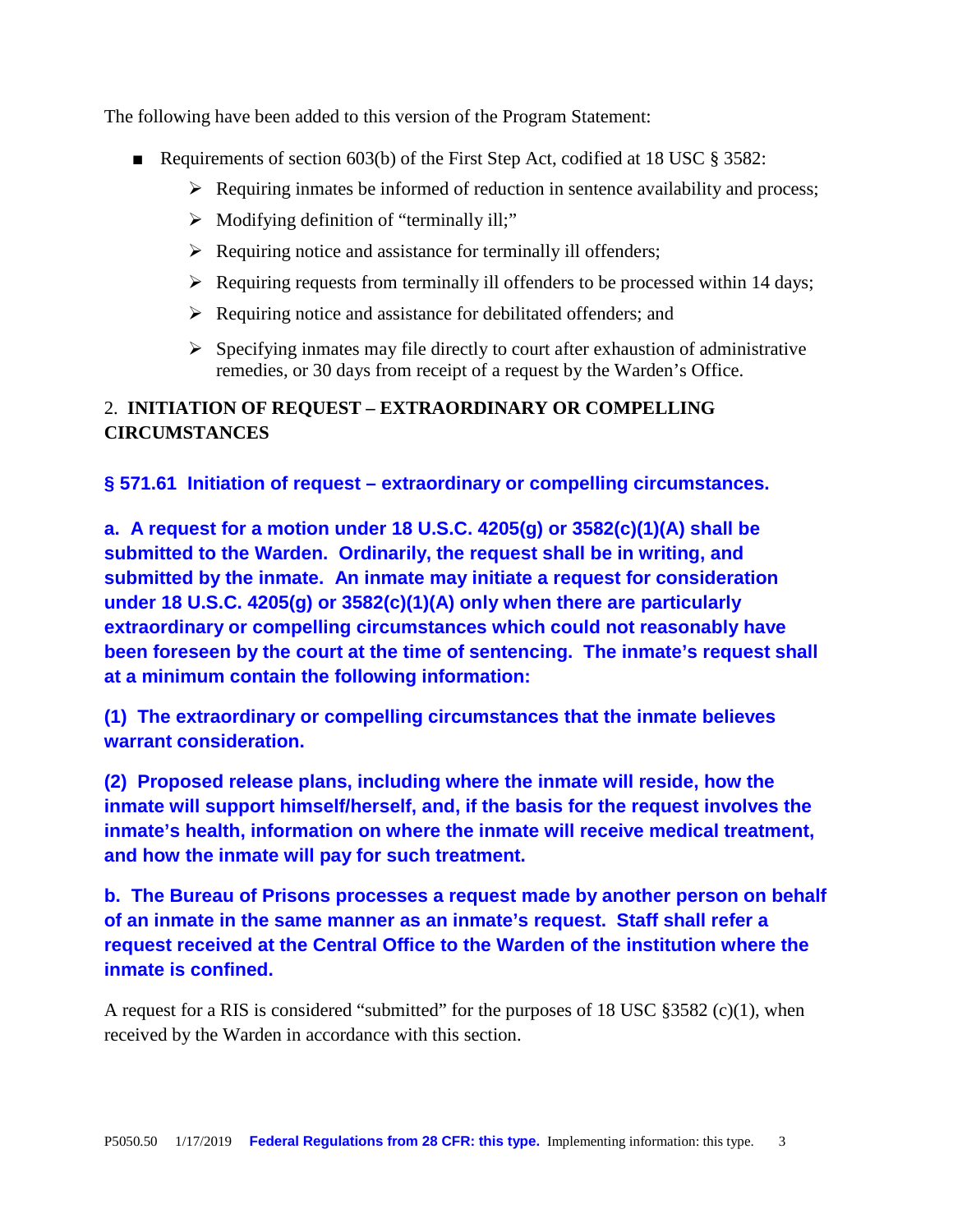### 3. **REQUESTS BASED ON MEDICAL CIRCUMSTANCES**

The criteria for a reduction in sentence (RIS) request may include the following:

a. **Terminal Medical Condition**. RIS consideration may be given to inmates who have been diagnosed with a terminal, incurable disease and whose life expectancy is eighteen (18) months or less, and/or has a disease or condition with an end-of-life trajectory under 18 USC § 3582(d)(1). The BOP's consideration should include assessment of the primary (terminal) disease, prognosis, impact of other serious medical conditions of the inmate, and degree of functional impairment (if any). Functional impairment (e.g., limitations on activities of daily living such as feeding and dressing oneself) is not required for inmates diagnosed with terminal medical conditions; however, functional impairment may be a factor when considering the inmate's ability or inability to reoffend.

Pursuant to 18 U.S.C. § 3582(d)(2)(A), in the case of a diagnosis of a terminal illness, the Bureau of Prisons shall, subject to confidentiality requirements:

(i) not later than 72 hours after the diagnosis notify the defendant's attorney, partner, and family members of the defendant's condition and inform the defendant's attorney, partner, and family members that they may prepare and submit on the defendant's behalf a request for a sentence reduction pursuant to subsection  $(c)(1)(A)$ ;

(ii) not later than 7 days after the date of the diagnosis, provide the defendant's partner and family members (including extended family) with an opportunity to visit the defendant in person;

(iii) upon request from the defendant or his attorney, partner, or a family member, ensure that Bureau of Prisons employees assist the defendant in the preparation, drafting, and submission of a request for a sentence reduction pursuant to subsection  $(c)(1)(A);$  and

(iv) not later than 14 days of receipt of a request for a sentence reduction submitted on the defendant's behalf by the defendant or the defendant's attorney, partner, or family member, process the request.

The statutory time frames of section  $3582(d)(2)(A)$ , begin once the Clinical Director of an institution makes a terminal diagnosis. Once the diagnosis is made, the Clinical Director will inform the Warden and the appropriate Unit Manager as soon as possible so as to ensure requirements are met.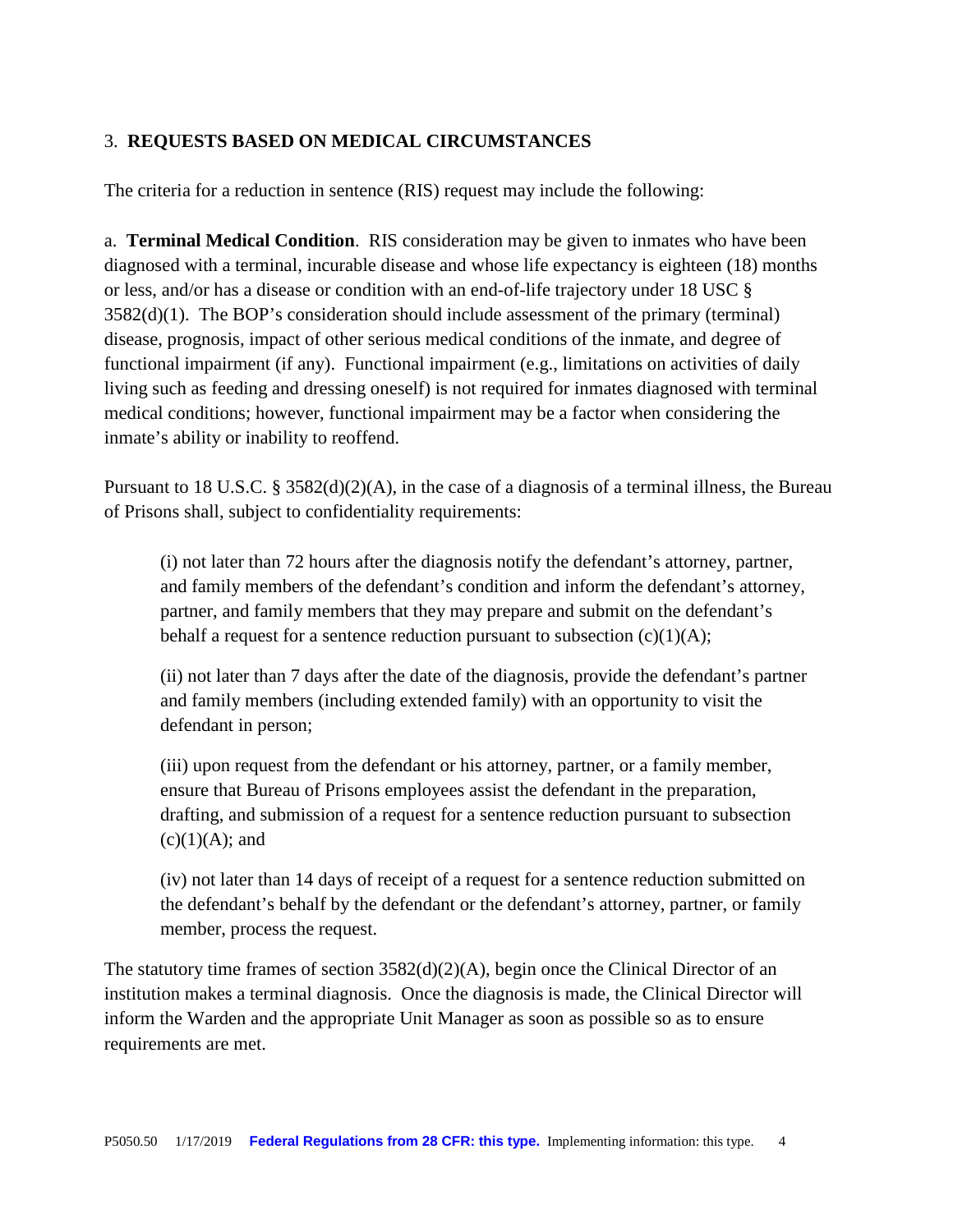If the inmate is physically/psychologically able, the inmate should consent to notifications above using Form BP-A0192, Release of Information Consent, or equivalent written authorization.

If a visit is denied for security concerns, as reflected in 18 U.S.C. § 3582(d)(3)(J), the reasons should be documented.

The Warden will forward the information indicated in Section 8 of this policy, below, to Central Office within 14 days.

b. **Debilitated Medical Condition**. RIS consideration may also be given to inmates who have an incurable, progressive illness or who have suffered a debilitating injury from which they will not recover. The BOP should consider a RIS if the inmate is:

- Completely disabled, meaning the inmate cannot carry on any self-care and is totally confined to a bed or chair; or
- Capable of only limited self-care and is confined to a bed or chair more than 50% of waking hours.

The BOP's review should also include any cognitive deficits of the inmate (e.g., Alzheimer's disease or traumatic brain injury that has affected the inmate's mental capacity or function). A cognitive deficit is not required in cases of severe physical impairment, but may be a factor when considering the inmate's ability or inability to reoffend.

Pursuant to 18 U.S.C. § 3582(d)(2)(B), in the case of an inmate unable to submit a request for a RIS BOP institution staff shall:

(i) inform the defendant's attorney, partner, and family members that they may prepare and submit on the defendant's behalf a request for a sentence reduction pursuant to subsection  $(c)(1)(A)$ 

(ii) accept and process a request for sentence reduction that has been prepared and submitted on the defendant's behalf by the defendant's attorney, partner, or family member under clause (i); and

(iii) upon request from the defendant or his attorney, partner, or family member, ensure that Bureau of Prisons employees assist the defendant in the preparation, drafting, and submission of a request for a sentence reduction pursuant to subsection  $(c)(1)(A)$ .

All RIS requests should be assessed using the factors outlined in Section 7.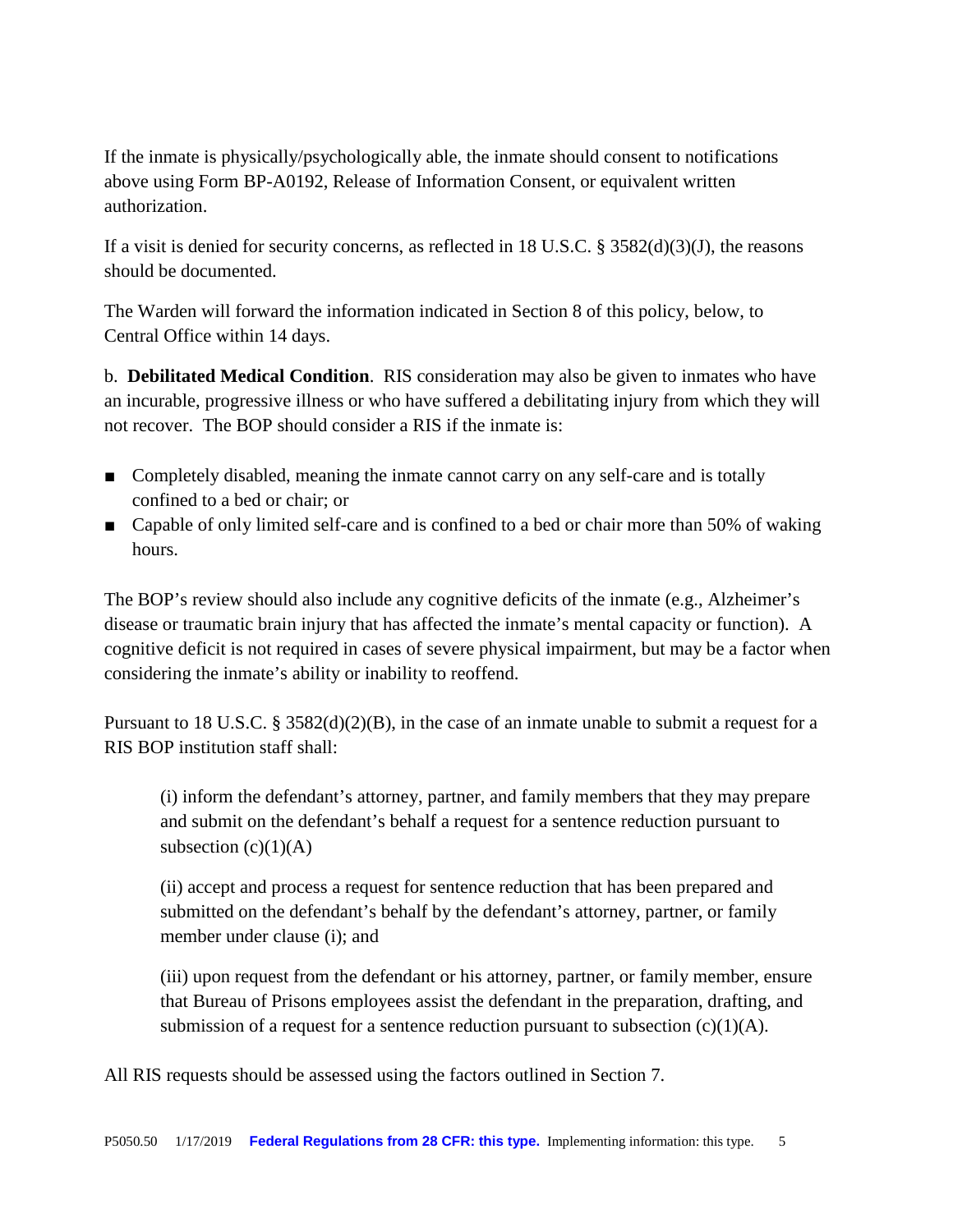# 4. **REQUESTS BASED ON NON-MEDICAL CIRCUMSTANCES – ELDERLY INMATES**

The criteria for a RIS request may include the following:

a. **"New Law" Elderly Inmates.** Inmates sentenced for an offense that occurred on or after November 1, 1987 (e.g., "new law"), who are age 70 years or older and have served 30 years or more of their term of imprisonment.<sup>[1](#page-5-0)</sup>

b. **Elderly Inmates with Medical Conditions.** Inmates who fit the following criteria:

■ Age 65 and older.

**.** 

- Suffer from chronic or serious medical conditions related to the aging process.
- Experiencing deteriorating mental or physical health that substantially diminishes their ability to function in a correctional facility.
- Conventional treatment promises no substantial improvement to their mental or physical condition.
- Have served at least 50% of their sentence.

Additionally, for inmates in this category, the BOP should consider the following factors when evaluating the risk that an elderly inmate may reoffend:

- The age at which the inmate committed the current offense.
- Whether the inmate suffered from these medical conditions at the time the inmate committed the offense.
- Whether the inmate suffered from these medical conditions at the time of sentencing and whether the Presentence Investigation Report (PSR) mentions these conditions.

The BOP Medical Director will develop and issue medical criteria to help evaluate the inmate's suitability for consideration under this RIS category.

c. **Other Elderly Inmates.** Inmates age 65 or older who have served the greater of 10 years or 75% of the term of imprisonment to which the inmate was sentenced.

<span id="page-5-0"></span><sup>&</sup>lt;sup>1</sup> These criteria are different from those provided in 18 U.S.C 3582(c)(1)(a)(ii), which states that a court, upon motion of the BOP Director, may reduce a sentence term if it finds that "the defendant is at least 70 years of age, has served at least 30 years in prison, pursuant to a sentence imposed under section 3559(c), for the offense or offenses for which the defendant is currently imprisoned, and a determination has been made by the Director of the Bureau of Prisons that the defendant is not a danger to the safety of any other person or the community, as provided under section 3142(g)."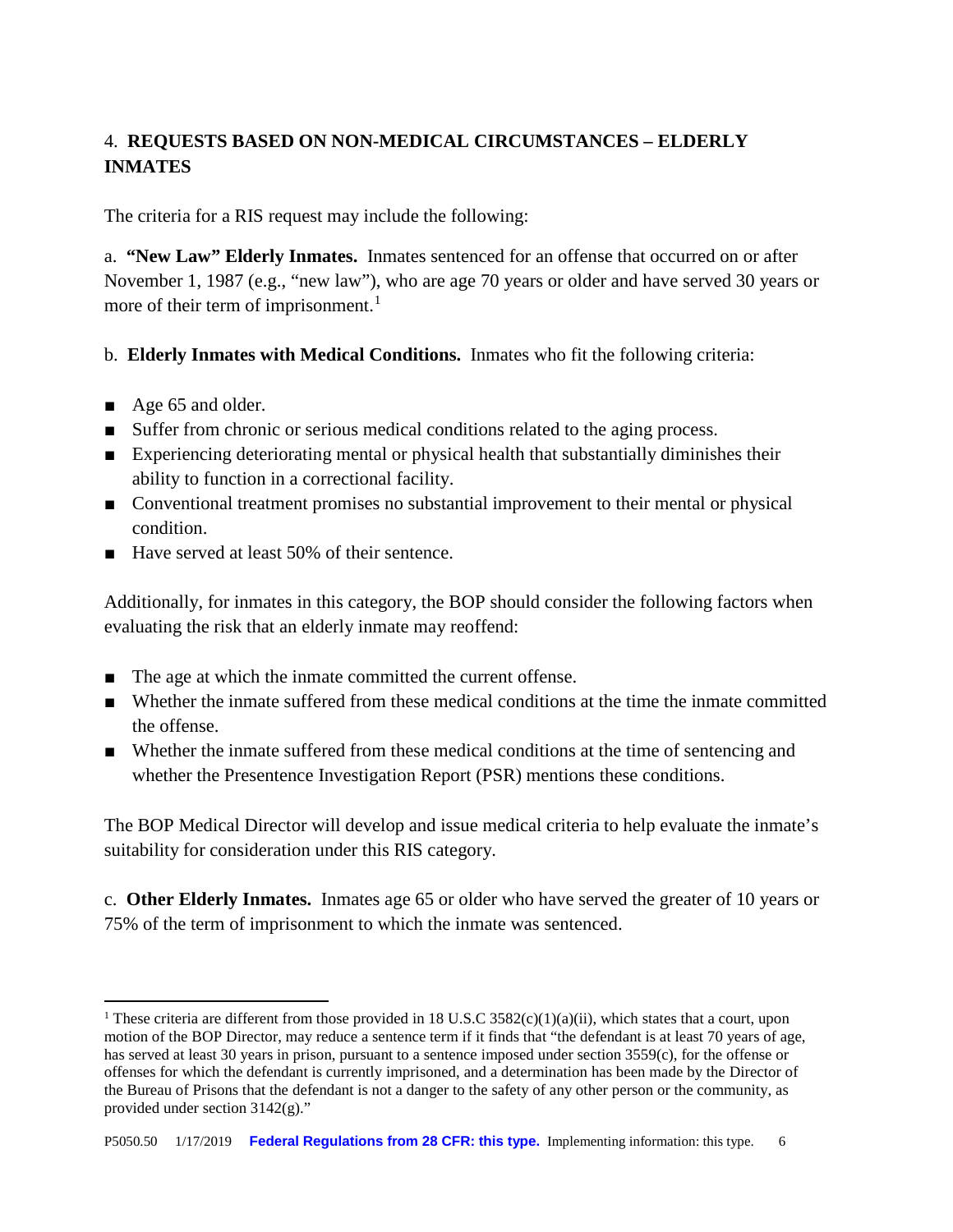Elderly inmates who were age 60 or older at the time they were sentenced ordinarily should not be considered for RIS if their current conviction is listed in the Categorization of Offenses Program Statement.

All RIS requests should be assessed using the factors outlined in Section 7.

# 5. **REQUESTS BASED ON NON-MEDICAL CIRCUMSTANCES – DEATH OR INCAPACITATION OF THE FAMILY MEMBER CAREGIVER.**

The criteria for a RIS request may include the death or incapacitation of the family member caregiver of an inmate's child, e.g., RIS requests from inmates whose biological or legally adopted child or children ("child") are suddenly without a family member caregiver due to that caregiver's death or incapacitation.

For these requests, "child" means a person under the age of 18 and "incapacitation" means the family member caregiver suffered a severe injury (e.g., auto accident) or suffers from a severe illness (e.g., cancer) that renders the caregiver incapable of caring for the child.

In reviewing these requests, BOP should assess, based on the information provided, whether release of the inmate to care for the inmate's child is in the best interest of the child.

a. **First Stage of the Warden's Review.** The following information should be provided by the inmate to the Warden in writing for RIS requests based on the death or incapacitation of the family member caregiver:

- A statement that explains that the inmate's family member caregiver has died or become incapacitated and that person was the caregiver for the inmate's biological or legally adopted child.
- A statement that this person was the only family member capable of caring for the inmate's child.
- The name of the deceased or incapacitated family member caregiver and the relationship of that person to the inmate (e.g., spouse, common-law spouse, mother, sister) and statement that the caregiver is a family member of the child.
- For requests based on a deceased family member caregiver, an official copy of the family member caregiver's death certificate.
- For requests based on an incapacitated family member caregiver, verifiable medical documentation of the incapacitation.
- Verifiable documentation that the inmate is the parent of the child. Acceptable documentation includes birth certificates, adoption papers, or verification of the inmate's paternity.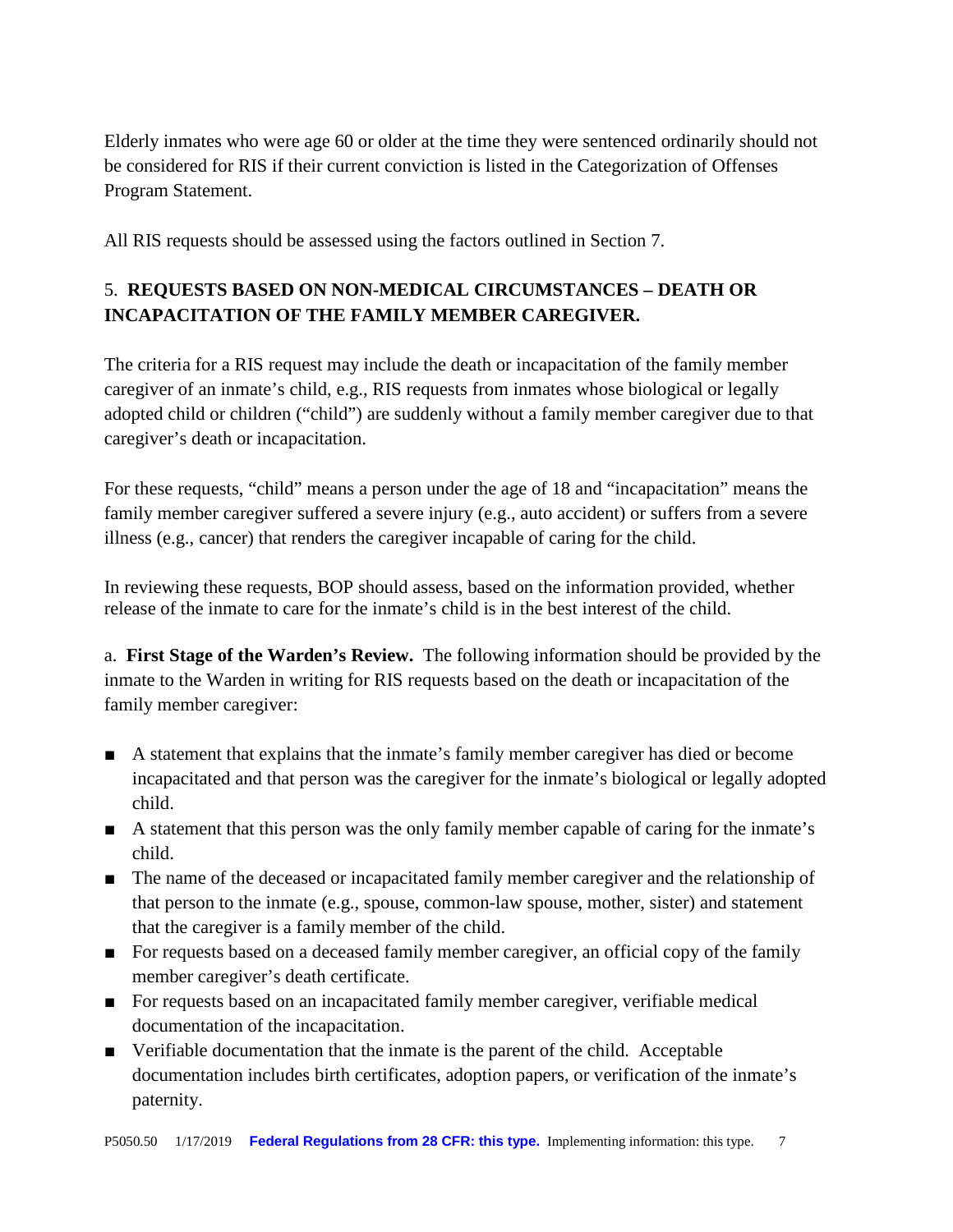- Verifiable documentation providing the name and age of the child.
- A clear statement and documentation that the inmate has a release plan, including housing, and the financial means to care for the child immediately upon the inmate's release.
- Authorization from the inmate for the BOP to obtain any information or documents from any individual, medical entity or doctor, or any government agency about the inmate, family members, and minor child.

The Warden may deny the inmate's request at the institution level of review if the Warden finds that the inmate has not provided adequate information and documentation as set forth above.

b. **Second Stage of the Warden's Review.** Even if the inmate provides adequate and sufficient information and documentation set forth above regarding the RIS request, further investigation is appropriate. At this stage, the Warden should convene a committee consisting of the inmate's unit manager, correctional counselor, and any other relevant staff (social worker, physician, psychologist, etc.) to investigate the facts and circumstances provided by the inmate and to review supporting letters and documents before the Warden makes a recommendation to approve or deny the RIS request. The additional information and supporting documentation gathered by the committee for the Warden's review should include:

- A general description of the child's physical and mental condition.
- A description of the nature of the child's care both during the inmate's pre-arrest and presentence period, and during the inmate's current incarceration.
- Letters or documentation that the deceased/incapacitated family member was and still is the only family member caregiver capable of caring for the inmate's minor child. These letters or documentation should include:
	- $\triangleright$  Information indicating whether this family member was, in fact, caring for the child during the inmate's incarceration and immediately prior to the family member's death or incapacitation.
	- $\triangleright$  An explanation of who has been caring for the child since the family member's death or incapacitation.
	- $\triangleright$  If the child is in foster care, documentation verifying that the inmate will be able to immediately obtain custody of the child.

All RIS requests should be assessed using the factors outlined in Section 7 as well as the following factors.

- Has the inmate committed violent acts before or during the period of incarceration as reflected in the PSR, institutional disciplinary records, or other appropriate documentation?
- Did the inmate have drugs, drug paraphernalia, firearms, or other dangerous substances in the home while caring for the child prior to incarceration?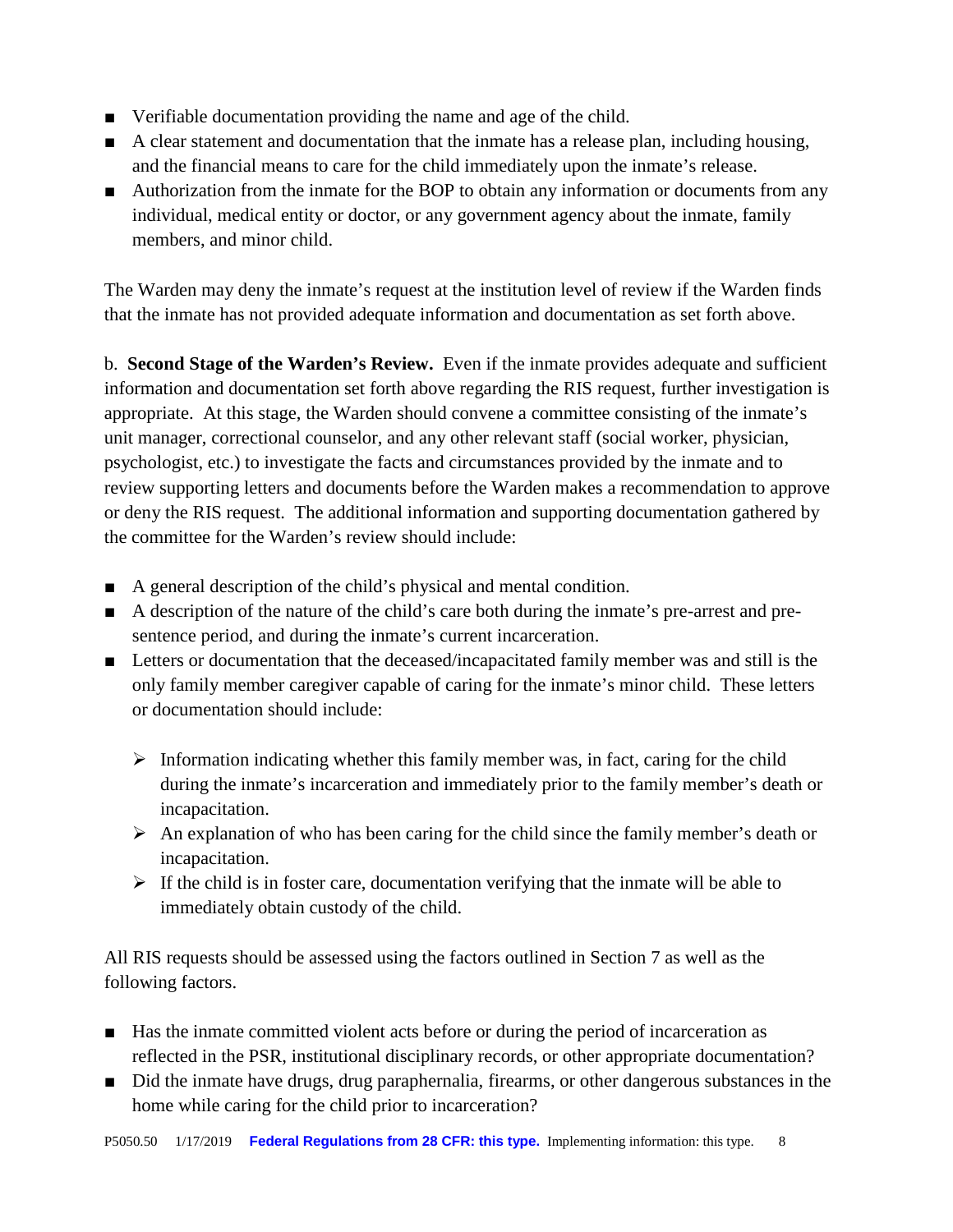- To what degree has the inmate had contact with or cared for the child prior to arrest, pretrial or pre-sentence, and during incarceration? Staff should review institution records for evidence of contact (telephone, mail, email, visiting log, etc.).
- Is there any evidence of child abuse, neglect, or exploitation in the PSR or other documents?
- Are there any documents regarding the inmate's parenting skills or obligations (e.g., child support orders, restraining orders for physical or emotional abuse of spouse, registered partner or children, certificates for classes in anger management or other types of counseling, removal of child from the home for any reasons)?
- Are there records regarding the termination of parental rights or loss of custody of the inmate's (other) child?
- Does the inmate have a detainer as a deportable alien to a country other than where the child resides?
- Has the inmate received public funding or had a job with a living wage for any period of time prior to incarceration?
- Has the inmate engaged in programming (e.g., parenting, anger management) during incarceration that would indicate efforts to improve parenting skills or that would indicate a commitment to caring for the child upon release?

Wardens should also consider any additional reliable documentation (e.g., letters of support from family members, neighbors, doctors, hospitals, and state or local agencies). Documentation may be obtained with the assistance of the Office of Probation and Pretrial Services. Wardens should also consider whether the inmate participated in the Inmate Financial Responsibility Program and any information relating to the inmate's substance abuse treatment, physical/mental/ emotional health, and work evaluations during incarceration.

The care of a child may be requested to be a condition of the inmate's release to a supervised release term. Thus, failure to care for the child may result in a finding of a supervised release violation and return to custody.

## 6. **REQUESTS BASED ON NON-MEDICAL CIRCUMSTANCES – INCAPACITATION OF A SPOUSE OR REGISTERED PARTNER**

The criteria for a RIS request may include the incapacitation of an inmate's spouse or registered partner when the inmate would be the only available caregiver for the spouse or registered partner.

For these requests, "spouse" means an individual in a relationship with the inmate, where that relationship has been legally recognized as a marriage, including a legally-recognized commonlaw marriage. "Registered partner" means an individual in a relationship with the inmate, where that relationship has been legally recognized as a civil union or registered domestic partnership.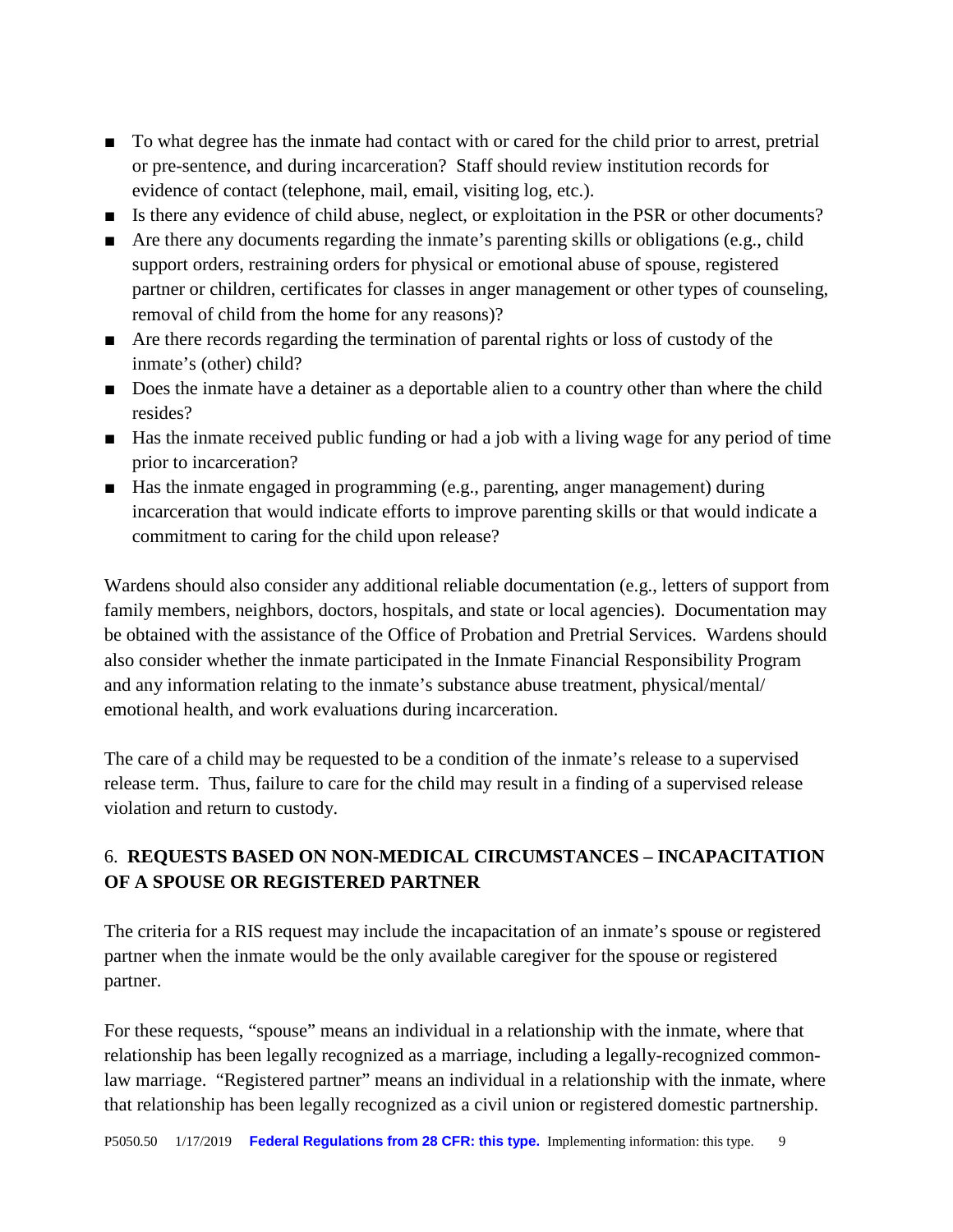The relationship should have been established before the inmate's offense date of arrest, and should be verified by information in the PSR or other administratively acceptable documentation (e.g. marriage certificate).

For these requests, "incapacitation" means the inmate's spouse or registered partner has:

- Suffered a serious injury, or a debilitating physical illness and the result of the injury or illness is that the spouse or registered partner is completely disabled, meaning that the spouse or registered partner cannot carry on any self-care and is totally confined to a bed or chair; or
- A severe cognitive deficit (e.g., Alzheimer's disease or traumatic brain injury that has severely affected the spouse's or registered partner's mental capacity or function), but may not be confined to a bed or chair.

For these requests, the inmate should demonstrate that the inmate is the only available caregiver for the spouse or registered partner, meaning there is no other family member or adequate care option that is able to provide primary care for the spouse or registered partner.

a. **First Stage of the Warden's Review.** The following information should be provided by the inmate to the Warden in writing for RIS requests based on the incapacitation of the spouse or registered partner:

- Statement that explains that the inmate's spouse or registered partner has become incapacitated.
- Statement that the inmate is the only family member capable of caring for the spouse or registered partner.
- Verifiable medical documentation of the incapacitation of the spouse or registered partner.
- A clear statement and documentation of the inmate's release plan, including housing, and the financial means to care for the spouse or registered partner immediately upon release.
- Written authorization from the inmate and others (as needed) for the BOP to obtain any information or documents from any individual, medical entity or doctor, or any government agency about the inmate, the spouse or registered partner, or other family members.

The Warden may deny the inmate's request at the institution level of review if the Warden finds that the inmate has not provided adequate information and documentation as set forth above.

b. **Second Stage of the Warden's Review.** Even if the inmate provides adequate and sufficient information and documentation set forth above regarding the RIS request, further investigation is appropriate. At this stage, the Warden should convene a committee consisting of the inmate's unit manager, correctional counselor and any other relevant staff (social worker, physician, psychologist, etc.) to investigate the facts and circumstances provided by the inmate and to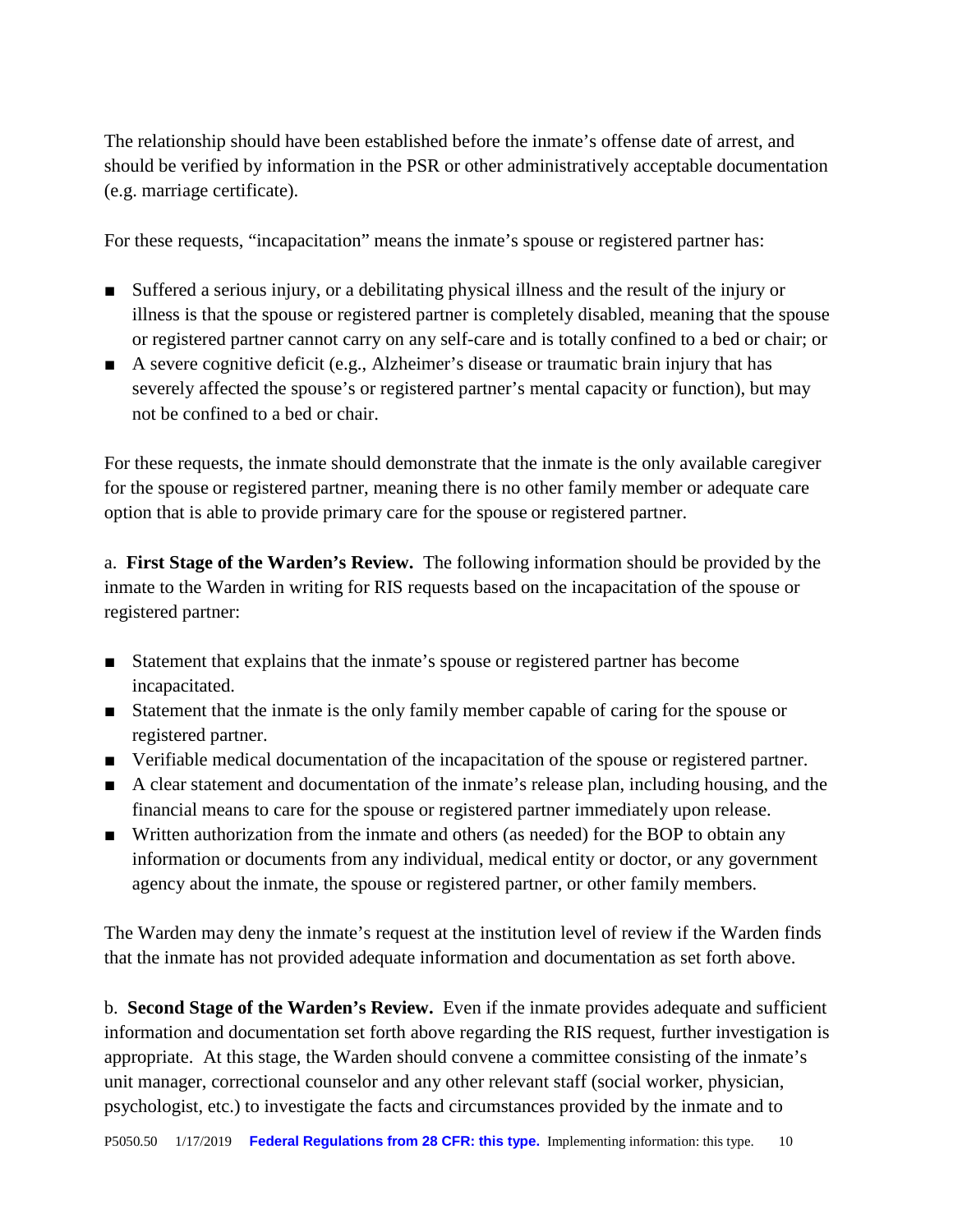review supporting letters and documents before the Warden makes a recommendation to approve or deny the RIS request. The information and supporting documentation gathered by the committee for the Warden's review should include:

- A general description of the spouse's or registered partner's physical and mental condition.
- A description of the nature of the spouse's or registered partner's care, as relevant, during the inmate's pre-arrest and pre-sentence period, and during the inmate's current incarceration.
- Letters or documentation indicating whether the inmate is the only family member caregiver capable of caring for the spouse or registered partner. This should include an explanation of who has been caring for the spouse or registered partner during the inmate's period of incarceration, as relevant.
- Letters or documentation indicating the spouse or registered partner is, or would be, supportive of the inmate's release, and of the inmate assuming the role of the primary caregiver.

All RIS requests should be assessed using the factors outlined in Section 7 as well as the following factors.

- Has the inmate committed violent acts before or during the period of incarceration, as reflected in the PSR, institution disciplinary records, or other appropriate documentation?
- To what extent would the inmate and spouse or registered partner be relying on publicly available resources (e.g., financial or medical) to provide care to the spouse or registered partner?
- Has the inmate ever been charged with, or convicted of, a crime of domestic violence?
- Did the inmate share a residence with the spouse or registered partner prior to the period of incarceration?
- Did the inmate have drugs, drug paraphernalia, firearms, or other dangerous substances in the home shared with the spouse or registered partner prior to incarceration?
- To what degree has the inmate had contact with (or cared for) the spouse or registered partner prior to arrest, pretrial or pre-sentence, and during incarceration? Staff should review institution records for evidence of contact (telephone, mail, email, visiting log, etc.).
- Is there any evidence of abuse or neglect involving the spouse or registered partner in the PSR or other documents?
- Are there any documents regarding the inmate's custodial skills or obligations (e.g., child support orders, restraining orders for physical or emotional abuse of spouse or registered partner or children, certificates for classes in anger management or other types of counseling, removal of children from the home for any reasons)?
- Does the inmate have a detainer as a deportable alien to a country other than where the spouse or registered partner resides?
- Has the inmate received public funding or had a job with a living wage for any period of time prior to incarceration?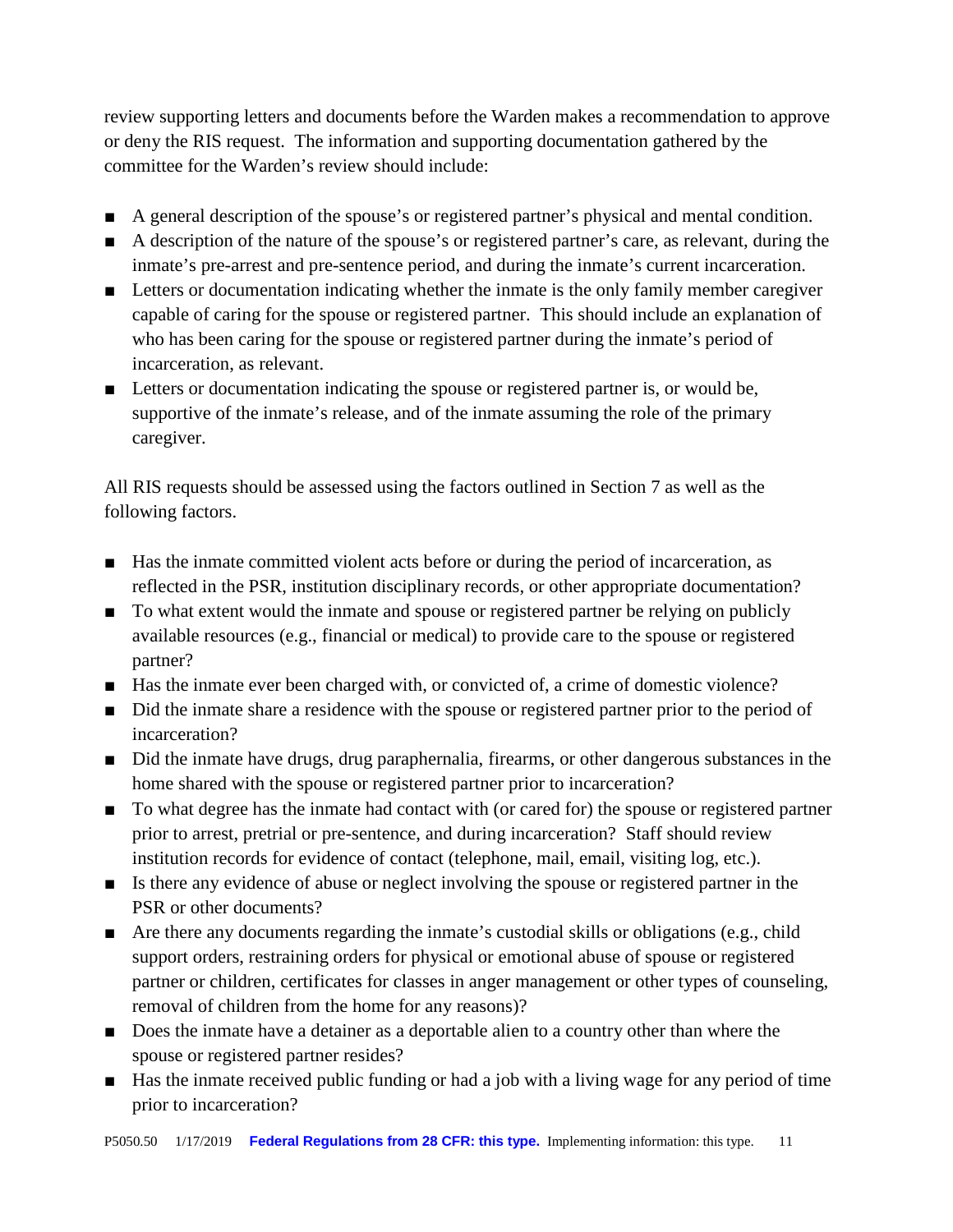■ Has the inmate engaged in programming (e.g., anger management, financial responsibility program) during incarceration that would indicate efforts to improve custodial skills and/or that would indicate a commitment to the inmate's spouse or registered partner upon release?

Wardens should also consider any additional reliable documentation (e.g., letters of support from family members, neighbors, doctors, hospitals, and state or local agencies). Documentation may be obtained with the assistance of the Office of Probation and Pretrial Services.

The care of the spouse or registered partner may be requested to be a condition of the inmate's release to a supervised release term. Thus, failure to care for the spouse or registered partner may result in a finding of a supervised release violation and return to custody.

## 7. **FACTORS AND EVALUATION OF CIRCUMSTANCES IN RIS REQUESTS**

For all RIS requests, the following factors should be considered:

- Nature and circumstances of the inmate's offense.
- Criminal history.
- Comments from victims.
- Unresolved detainers.
- Supervised release violations.
- Institutional adjustment.
- Disciplinary infractions.
- Personal history derived from the PSR.
- Length of sentence and amount of time served. This factor is considered with respect to proximity to release date or Residential Reentry Center (RRC) or home confinement date.
- Inmate's current age.
- Inmate's age at the time of offense and sentencing.
- Inmate's release plans (employment, medical, financial).
- Whether release would minimize the severity of the offense.

When reviewing RIS requests, these factors are neither exclusive nor weighted. These factors should be considered to assess whether the RIS request presents particularly extraordinary and compelling circumstances.

Overall, for each RIS request, the BOP should consider whether the inmate's release would pose a danger to the safety of any other person or the community.

## 8. **APPROVAL OF REQUEST**

#### **§571.62 Approval of request.**

P5050.50 1/17/2019 **Federal Regulations from 28 CFR: this type.** Implementing information: this type. 12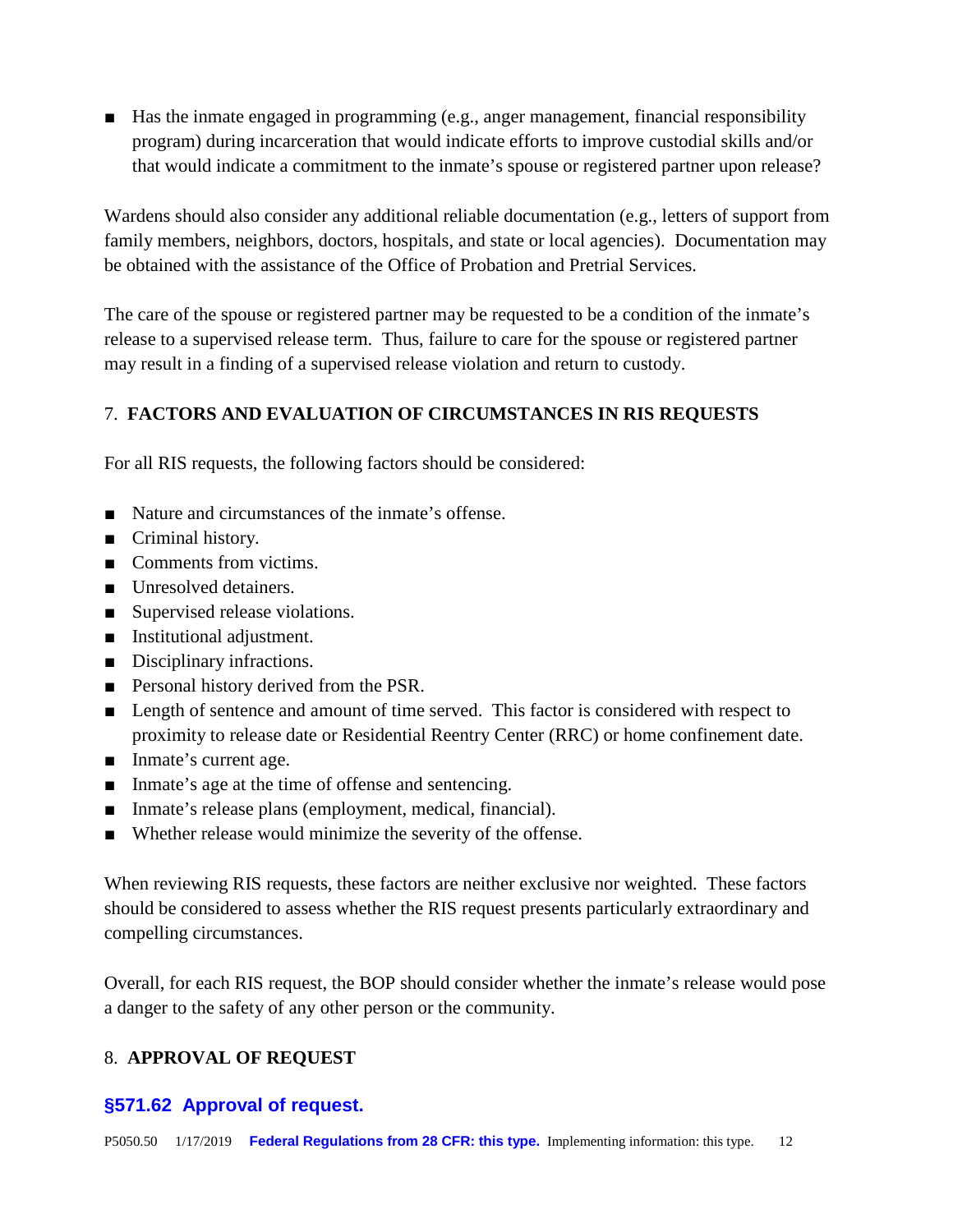**a. The Bureau of Prisons makes a motion under 18 U.S.C. 4205(g) or 3582(c)(1)(A) only after review of the request by the Warden, the General Counsel, and either the Medical Director for medical referrals or the Assistant Director, Correctional Programs Division for non-medical referrals, and with the approval of the Director, Bureau of Prisons.**

**(1) The Warden shall promptly review a request for consideration under 18 U.S.C. 4205(g) or 3582(c)(1)(A). If the Warden, upon an investigation of the request determines that the request warrants approval, the Warden shall refer the matter in writing with recommendation to the Office of General Counsel.**

The Warden's referral at a minimum must include the following:

a. The Warden's written recommendation as well as any other pertinent written recommendations or comments made by staff during the institution review of the request.

b. A complete copy of Judgment and Commitment Order or Judgment in a Criminal Case and sentence computation data.

c. A progress report that is not more than 30 days old. All detainers and holds should be resolved prior to the Warden's submission of a case under 18 U.S.C. 3582 (c)(1)(A) or 4205(g). If a pending charge or detainer cannot be resolved, an explanation of the charge or conviction status is needed.

d. *All* pertinent medical records if the reason for the request involves the inmate's health. Pertinent records include, at a minimum, a Comprehensive Medical Summary by the attending physician, which should also include an estimate of life expectancy, and all relevant test results, consultations, and referral reports/opinions.

e. The referral packet must include, when available, a copy of the Presentence Investigation and Form U.S.A. 792, Report on Convicted Offender by U.S. Attorney, Custody Classification form, Notice of Action forms, Probation form 7a, information on fines, CIM Case Information Summary (BP-A0339), and any other documented information that is pertinent to the request. In the absence of a Form U.S.A. 792, the views of the prosecuting Assistant U.S. Attorney may be solicited; those views should be made part of the Warden's referral memo.

f. If the inmate is subject to the Victim and Witness Protection Act of 1982 (VWPA), confirmation of notification to the appropriate victim(s) or witness(es) must be incorporated into the Warden's referral. A summary of any comments received must also be incorporated into the referral. If the inmate is not subject to the VWPA, a statement to that effect must be in the referral.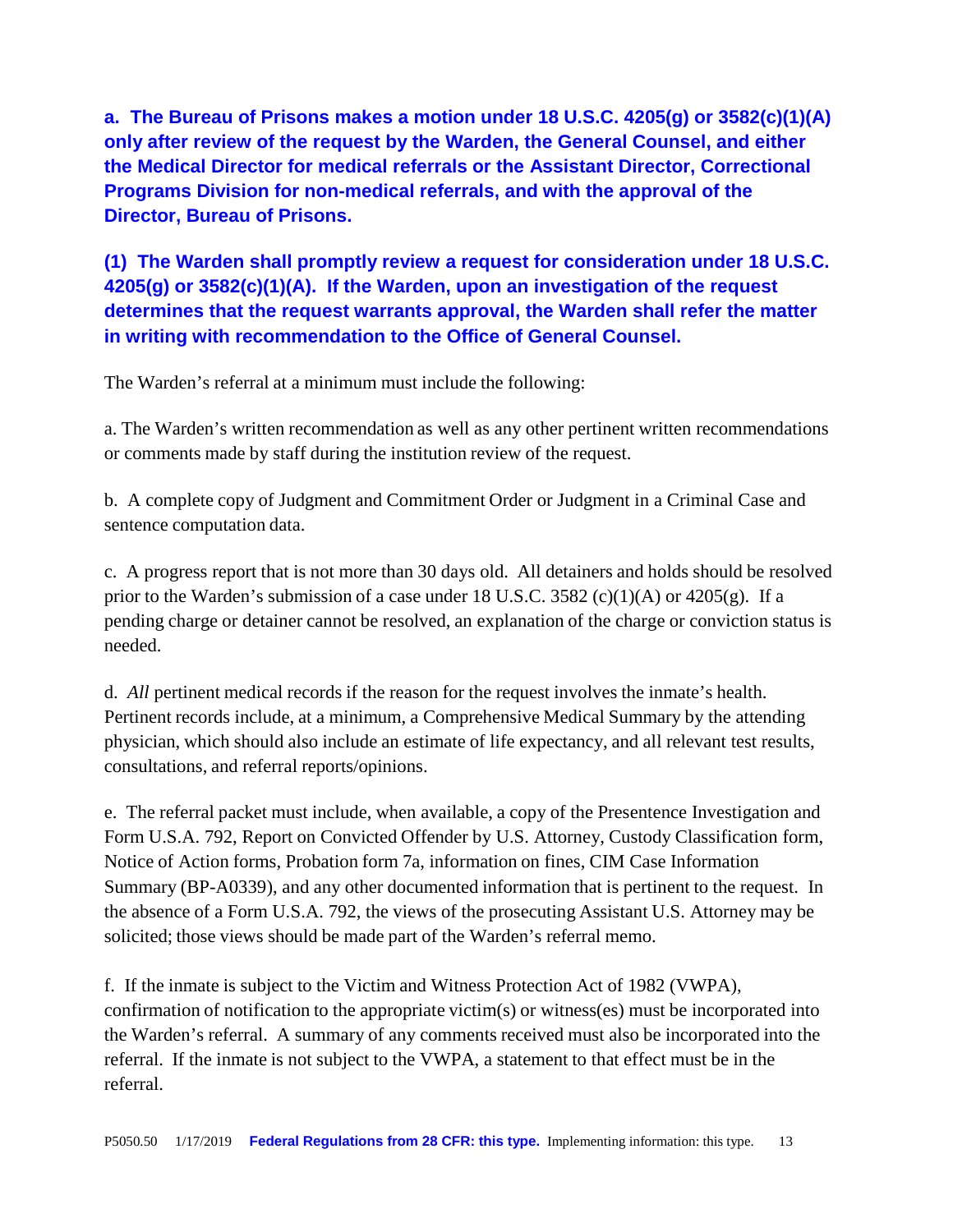g. For a request under 18 U.S.C. 3582(c)(1)(A), when a term of supervised release follows the term of imprisonment, confirmation that release plans have been approved by the appropriate U.S. Probation Office must be included in the referral. If the inmate will be released to an area outside the sentencing district, the U.S. Probation Office assuming supervision must be contacted. If no supervision follows the term of imprisonment, release plans must still be developed.

h. The development of release plans must include, at a minimum, a place of residence and the method of financial support, and may require coordination with various segments of the community, such as hospices, the Department of Veterans Affairs or veterans' groups, Social Security Administration, welfare agencies, local medical organizations, or the inmate's family.

i. Because there is no final agency decision until the Director has reviewed the request, staff at any level may not contact the sentencing judge or solicit the judge's opinion through other officers of the court.

**(2) If the General Counsel determines that the request warrants approval, the General Counsel shall solicit the opinion of either the Medical Director or the Assistant Director, Correctional Programs Division depending upon the nature of the basis for the request. With this opinion, the General Counsel shall forward the entire matter to the Director, Bureau of Prisons, for final decision.**

**(3) If the Director, Bureau of Prisons, grants a request under 18 U.S.C. 4205(g), the Director will contact the U.S. Attorney in the district in which the inmate was sentenced regarding moving the sentencing court on behalf of the Bureau of Prisons to reduce the minimum term of the inmate's sentence to time served. If the Director, Bureau of Prisons, grants a request under 18 U.S.C. 3582(c)(1)(A), the Director will contact the U.S. Attorney in the district in which the inmate was sentenced regarding moving the sentencing court on behalf of the Director of the Bureau of Prisons to reduce the inmate's term of imprisonment to time served.**

**b. Upon receipt of notice that the sentencing court has entered an order granting the motion under 18 U.S.C. 4205(g), the Warden of the institution where the inmate is confined shall schedule the inmate for hearing on the earliest Parole Commission docket.**

Institution staff prepare an amended Sentence Data Summary for use at this hearing. Staff provide a copy of the most recent progress report to the Parole Commission.

**Upon receipt of notice that the sentencing court has entered an order granting the motion under 18 U.S.C. 3582(c)(1)(A), the Warden of the institution where the inmate is confined shall release the inmate forthwith.**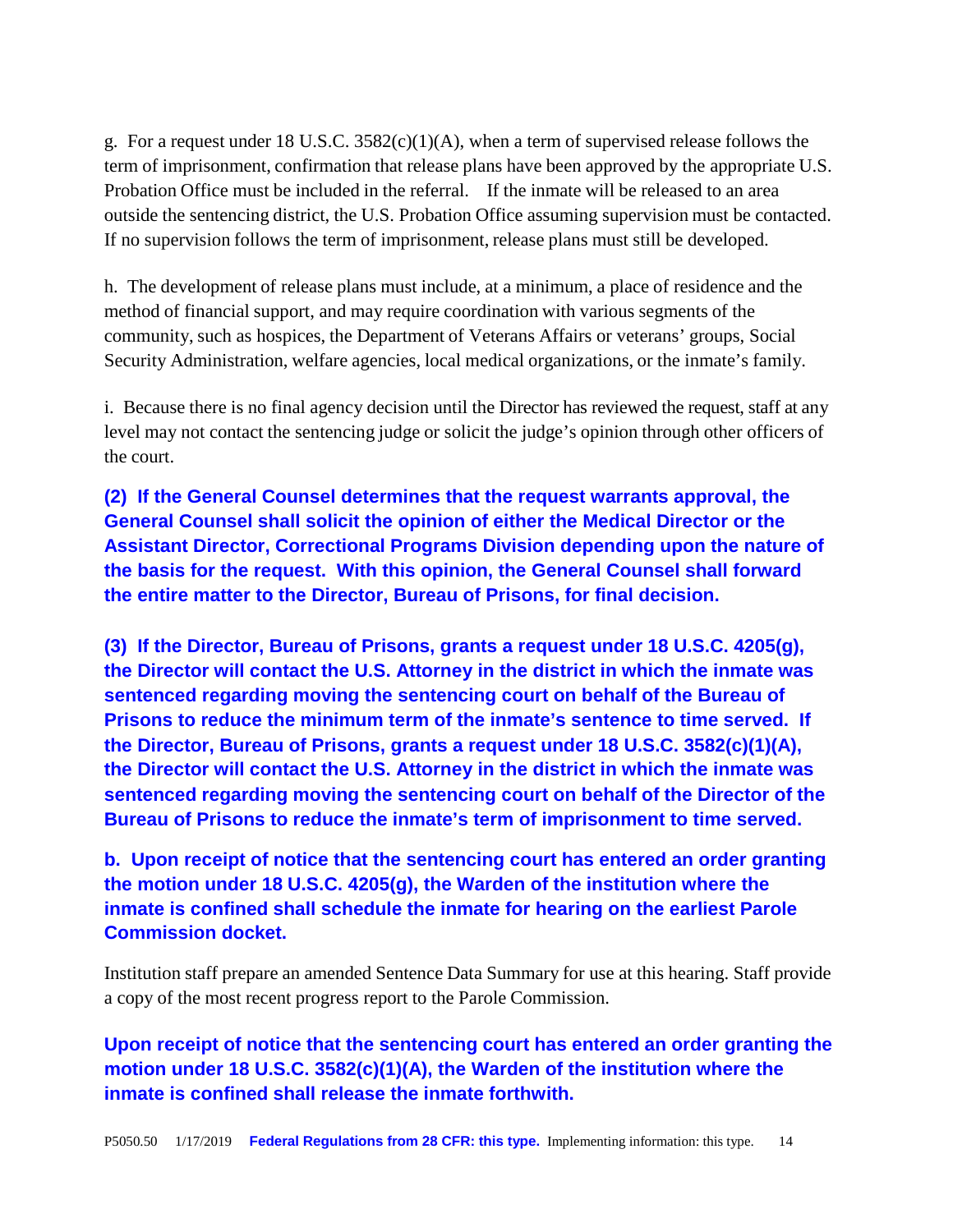## **c. In the event the basis of the request is the medical condition of the inmate, staff shall expedite the request at all levels.**

A request for an expedited review permits the review process to be expedited, but does not lessen the requirement that documentation be provided.

#### 9. **DENIAL OF REQUEST**

#### **§571.63 Denial of request.**

**a. When an inmate's request is denied by the Warden, the inmate will receive written notice and a statement of reasons for the denial. The inmate may appeal the denial through the Administrative Remedy Procedure (28 CFR part 542, subpart B).**

**b. When an inmate's request for consideration under 18 U.S.C. 4205(g) or 3582(c)(1)(A) is denied by the General Counsel, the General Counsel shall provide the inmate with a written notice and statement of reasons for the denial. This denial constitutes a final administrative decision.**

**c. When the Director, Bureau of Prisons, denies an inmate's request, the Director shall provide the inmate with a written notice and statement of reasons for the denial within 20 workdays after receipt of the referral from the Office of General Counsel. A denial by the Director constitutes a final administrative decision.**

**d. Because a denial by the General Counsel or Director, Bureau of Prisons, constitutes a final administrative decision, an inmate may not appeal the denial through the Administrative Remedy Procedure.**

Under 18 USC 3582 (c) (1), an inmate may file a request for a reduction in sentence with the sentencing court after receiving a BP-11 response under subparagraph (a), the denial from the General Counsel under subparagraph (d), or the lapse of 30 days from the receipt of such a request by the Warden of the inmate's facility, whichever is earlier.

#### 10. **INELIGIBLE OFFENDERS**

#### **§571.64 Ineligible offenders.**

**The Bureau of Prisons has no authority to initiate a request under 18 U.S.C. 4205(g) or 3582(c)(1)(A) on behalf of state prisoners housed in Bureau of Prisons facilities or D.C. Code offenders confined in federal institutions. The Bureau of Prisons cannot initiate such a motion on behalf of federal offenders who committed their offenses prior to November 1, 1987, and received non- parolable**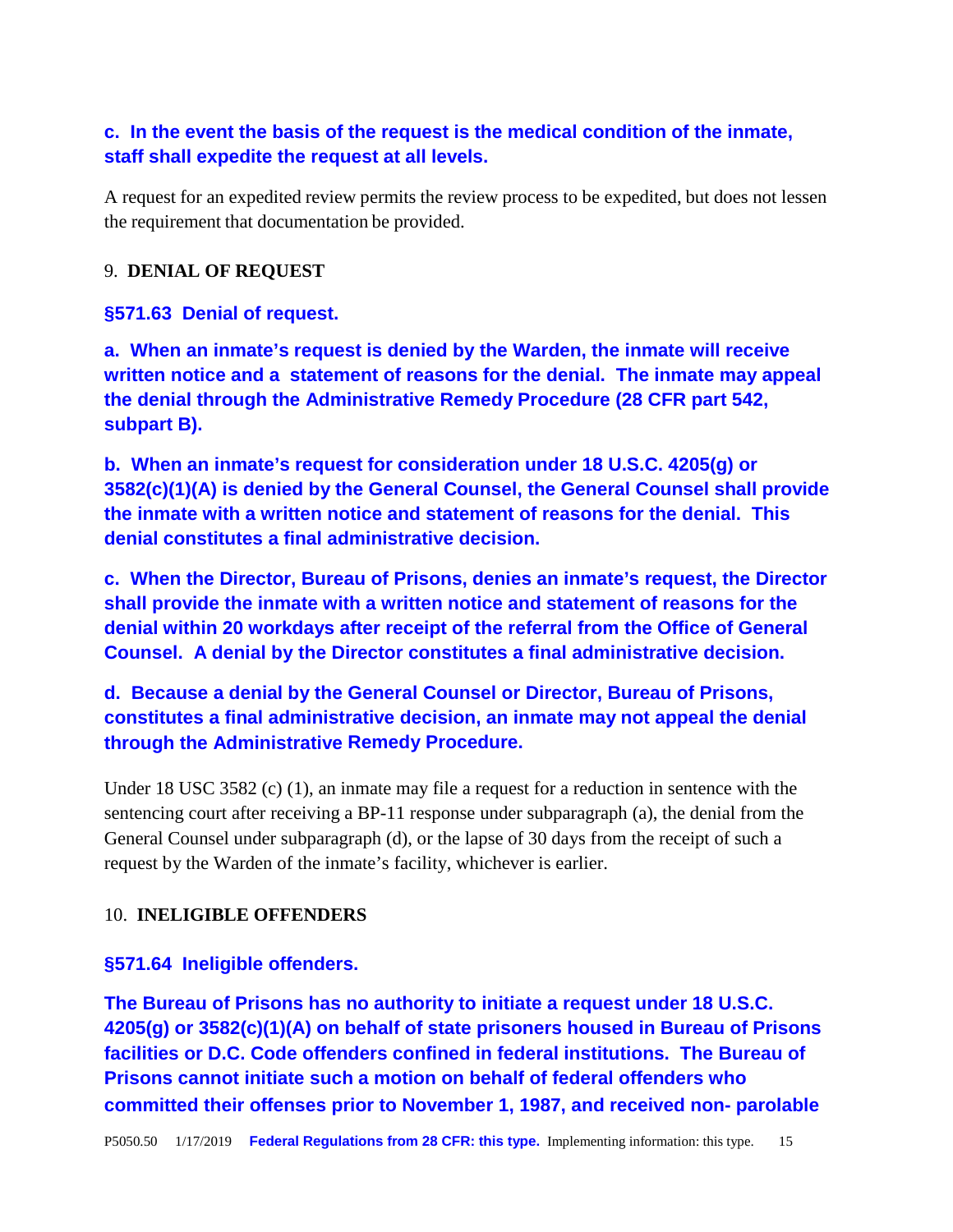#### **sentences.**

#### 11. **TRACKING REDUCTION IN SENTENCE REQUESTS**

To ensure consistent handling and documentation of RIS requests, Wardens must identify a staff member to serve as an institution RIS Coordinator (IRC) and an alternate. The principal responsibility of the IRC is to receive and document RIS requests and other RIS-related information in the RIS electronic tracking database.

For each RIS request, the following information is entered into the RIS tracking database by the IRC:

- Inmate's full name.
- Federal register number.
- Date of birth and age.
- Institution.
- Date RIS request received by institution.
- Reason for RIS request.
- Whether staff assisted the inmate with submitting the RIS request.
- Whether the request was submitted by a third party (attorney, partner, family member).
- Disposition of request (e.g., approval or denial).
- Reason for disposition.
- Date of disposition of request.

At the Central Office (CO) level, information regarding RIS requests is entered into the database by RIS Coordinators in the Office of General Counsel, the Health Services Division, and the Correctional Programs Division. The following information is entered into the RIS tracking database by CO staff:

- Date RIS request received by CO.
- Director's final decision.

#### 12. **ANNUAL REPORT**

Under 18 U.S.C. § 3582 (d)(3), not later than December 21, 2019, and once every year thereafter, the Director of the Bureau of Prisons shall submit to the Committee on the Judiciary of the Senate and the Committee on the Judiciary of the House of Representatives a report on requests for sentence reductions pursuant to subsection  $(c)(1)(A)$ , which shall include a description of, for the previous year—

(A) the number of prisoners granted and denied sentence reductions, categorized by the criteria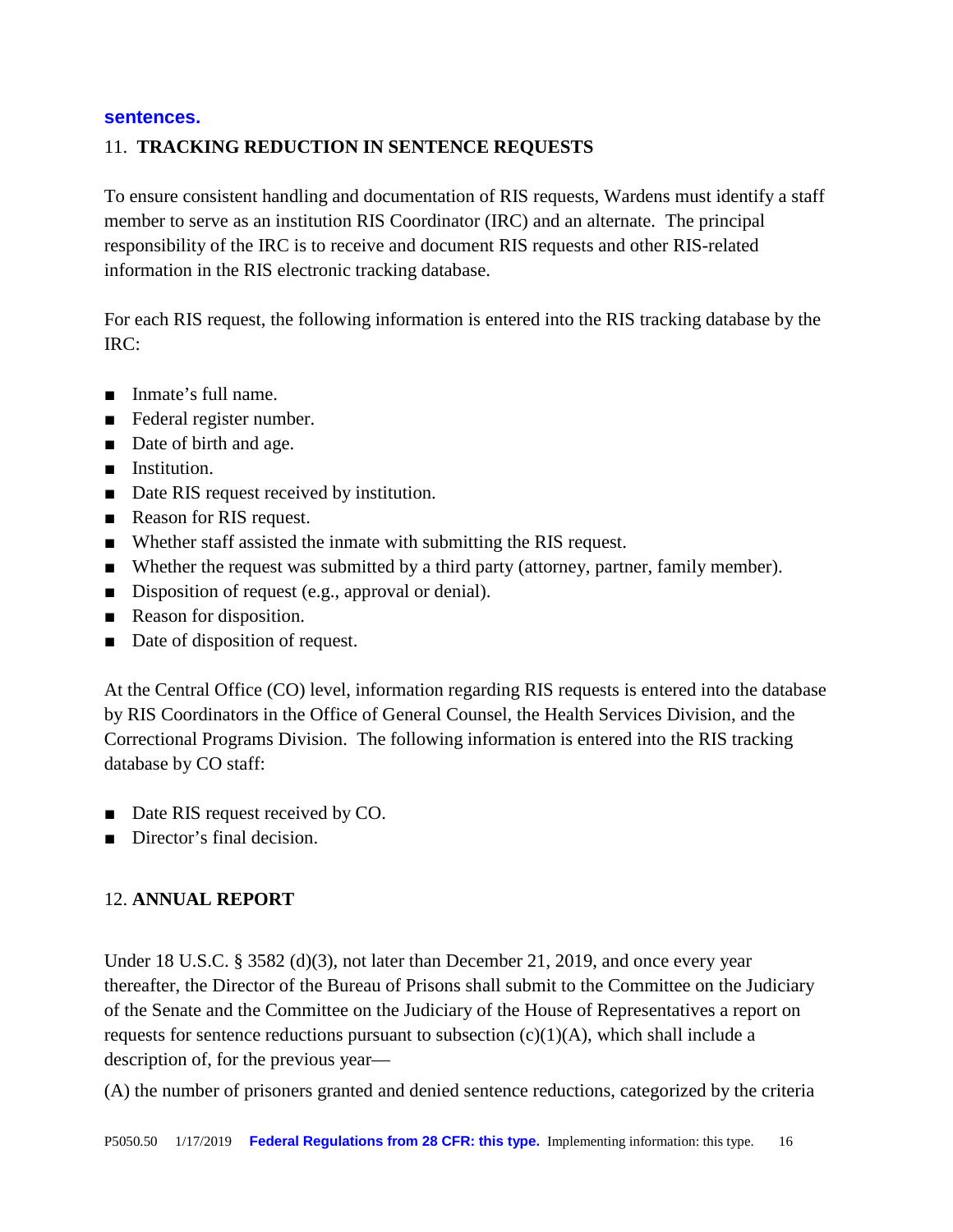relied on as the grounds for a reduction in sentence;

(B) the number of requests initiated by or on behalf of prisoners, categorized by the criteria relied on as the grounds for a reduction in sentence;

(C) the number of requests that Bureau of Prisons employees assisted prisoners in drafting, preparing, or submitting, categorized by the criteria relied on as the grounds for a reduction in sentence, and the final decision made in each request;

(D) the number of requests that attorneys, partners, or family members submitted on a defendant's behalf, categorized by the criteria relied on as the grounds for a reduction in sentence, and the final decision made in each request;

(E) the number of requests approved by the Director of the Bureau of Prisons, categorized by the criteria relied on as the grounds for a reduction in sentence;

(F) the number of requests denied by the Director of the Bureau of Prisons and the reasons given for each denial, categorized by the criteria relied on as the grounds for a reduction in sentence;

(G) for each request, the time elapsed between the date the request was received by the warden and final decision, categorized by the criteria relied on as the grounds for a reduction in sentence;

(H) for each request, the number of prisoners who died while their request was pending and, for each, the amount of time that had elapsed between the date the request was received by the Bureau of Prisons, categorized by the criteria relied on as the grounds for a reduction in sentence;

(I) the number of Bureau of Prisons notifications to attorneys, partners, and family members of their right to visit a terminally ill defendant as required under paragraph (2)(A)(ii) and, for each, whether a visit occurred and how much time elapsed between the notification and the visit;

(J) the number of visits to terminally ill prisoners that were denied by the Bureau of Prisons due to security or other concerns, and the reasons given for each denial; and

(K) the number of motions filed by defendants with the court after all administrative rights to appeal a denial of a sentence reduction had been exhausted, the outcome of each motion, and the time that had elapsed between the date the request was first received by the Bureau of Prisons and the date the defendant filed the motion with the court.

## 13. **ACA AGENCY ACCREDITATION PROVISIONS**

None.

# **REFERENCES**

*Directives Referenced* P5162.05 Categorization of Offenses (3/16/09)

*Federal Regulations*

■ Rules cited in this Program Statement are contained in 28 CFR 571.60 through 571.64.